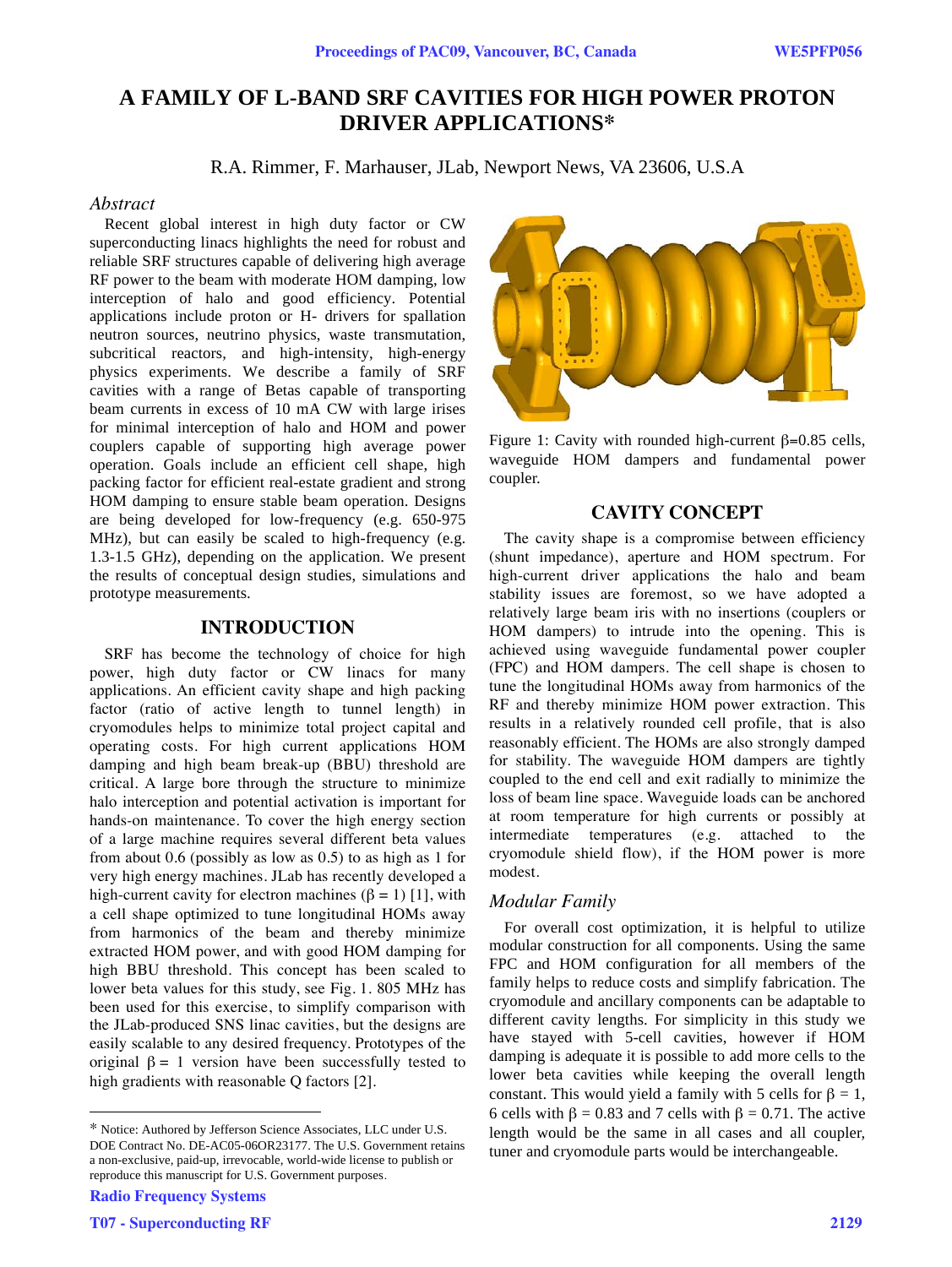# *Cell Shape*

As discussed above, the  $\beta = 1$  cell shape is optimized primarily in terms of the HOM spectrum and beam clearance. The aperture is comparatively large  $(r =$  $0.175*\lambda$ ) and the iris radius is sufficiently rounded, see Fig. 2, to limit electric field enhancement to a reasonable value. For the  $\beta = 1$  cavity the outer part of the cavity is shaped to tune the HOMs to safe frequencies. This also results in a relatively "low-loss" type shape with modest peak magnetic field. It also enables all the cells for a given  $\beta$  value to be made from a single die set to reduce costs. The end cells have the same wall profile as the center cells but are tuned shorter to achieve field flatness. The length change is quite significant (6% at  $\beta = 0.81, 8\%$ ) at  $\beta = 0.65$ ) but this also has the advantage of raising the shunt impedance slightly compared to tuning by making the end cells with a different profile but the same length. One refinement for the lower beta versions of the cells is that the equator region of the cavity contains a short straight section. This facilitates the end cell tuning while maintaining a smooth transition at the equator joint. A summary of the parameters for the various shapes is listed in Table 1. The dominant trend is due to the larger aperture. For a survey of other commonly used cell shapes see [3]. Prototypes of the 5-cell  $\beta=1$  cavity have been tested at JLab at 1.5 GHz, as well as a single-cell at 750 MHz, Fig. 3, [2].



Figure 2: Cavity profiles and fields from Superfish.

#### *Multipacting*

With any new cell shape there is always a possibility of introducing an unexpected multipacting barrier. The new family of shapes has been analyzed with Fishpact [4] as part of the design process to lower the electron impact energy for any resonant multipacting condition within the expected operating gradient. The impact energy is therefore lower than or comparable to similar designs for both the center and the shorter end cell profiles. Impact energy plots for the three designs plus SNS are shown in Fig. 3, in which a secondary electron yield for a typical Nb surface has been assumed. Impact energies for the shortened end cells have also been investigated for the new designs. These are usually higher than in the center cells due to the reduced dimensions at the equator region. The single cell  $\beta$ =1 prototype at 750 MHz (center-cell profile) tested successfully to 25 MV/m and showed no sign of multipacting (Fig. 4).

| Table 1: Comparison of Different Cell Shapes |  |
|----------------------------------------------|--|
|----------------------------------------------|--|

|          | β    | R/              |      | $E_{\rm pk}/E_{\rm acc}$ $B_{\rm pk}/E_{\rm acc}$ | G          | Iris        | $K_{cc}$ |
|----------|------|-----------------|------|---------------------------------------------------|------------|-------------|----------|
|          |      | $(Q \beta^2)$   |      |                                                   | $(\Omega)$ | $r/\lambda$ | (% )     |
|          |      | $\Omega$ /cell* |      |                                                   |            |             |          |
| SNS 0.81 |      | 122.7           | 2.19 | 4.72                                              | 260        | 0.131       | 1.52     |
| SNS 0.61 |      | 125.0           | 2.71 | 5.81                                              | 179        | 0.115       | 1.53     |
| HC       |      | 104.2           | 2.45 | 4.14                                              | 276        | 0.175       | 3.17     |
| HC       | 0.81 | 93.3            | 3.14 | 4.99                                              | 237        | 0.175       | 4.48     |
| HC       | 0.65 | 73.5            | 4.28 | 6.43                                              | 201        | 0.175       | 6.09     |

 $*$  mid-cell profile,  $R = V^2/P$ 

impact energy (eV)



Figure 3: Electron impact energy on stable resonant trajectories calculated by Fishpact.



Figure 4: Test result of single cell 750 MHz  $\beta=1$  cavity after BCP processing.

# *HOM Damping*

Waveguide HOM dampers offer a good combination of strong coupling, high power handling capability, maximum use of active length and natural rejection of the fundamental mode. The symmetric orientation of the waveguide end groups on the cavity allows the capture of any orientation of dipole modes and all monopole modes, even if the field profile is tilted after tuning, and presents no dipole kick to the beam. The waveguide end groups at

> Radio Frequency Systems T07 - Superconducting RF